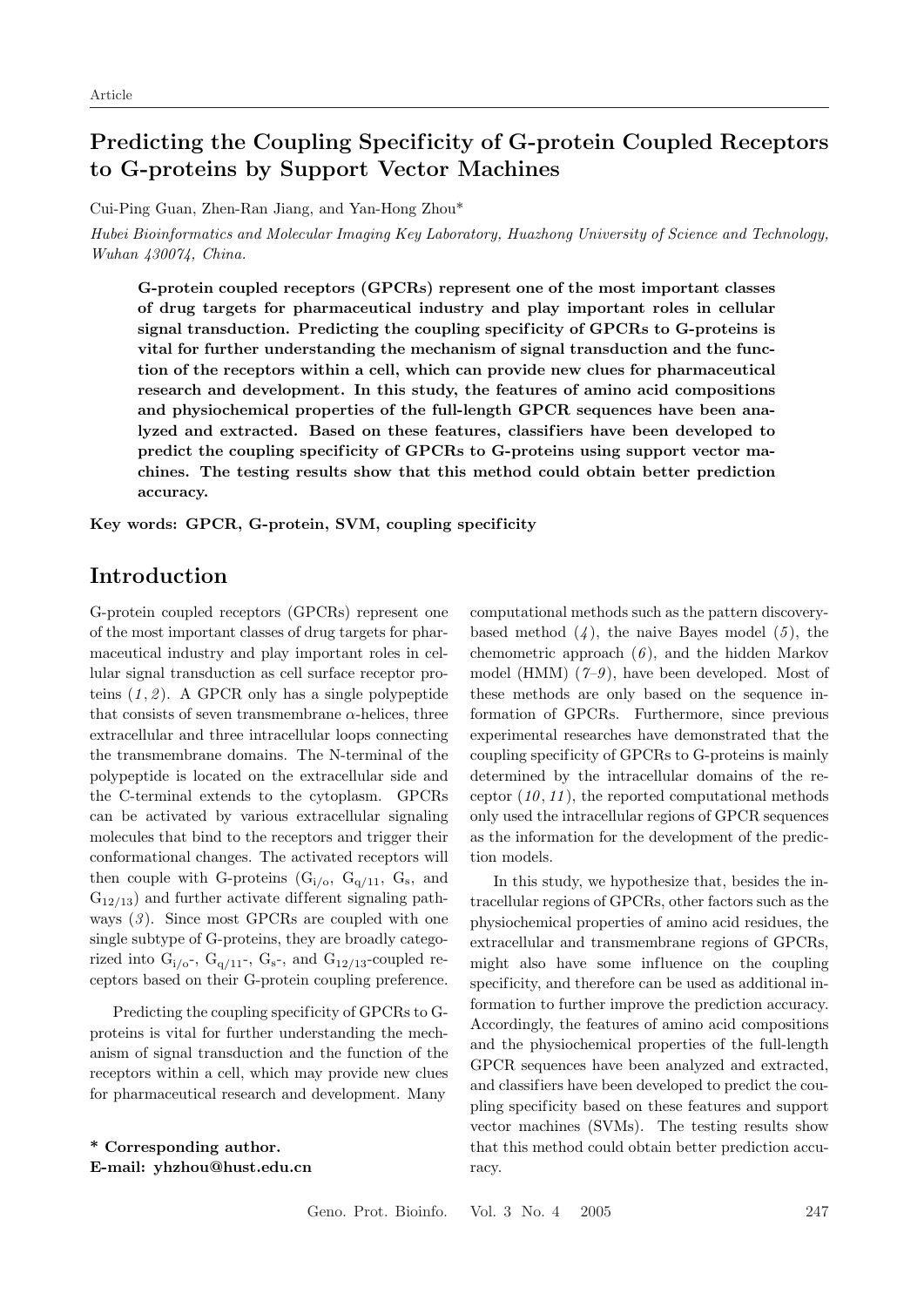## Results

In this study, 124 human GPCR sequences (62, 33, and 29 sequences for  $G_{i/o}$ ,  $G_{q/11}$ ,  $G_s$ -class, respectively) were collected from the gpDB database  $(12)$ , which were used to develop the SVM classifiers for three classes of GPCRs. Ten-fold cross-validation process was used to evaluate the performance of the proposed method, that is, nine tenths of the sequences were used as the training set to extract classification features and train SVM classifiers, and one tenth were used as the test set to verify the prediction results. The training and test sets were segregated at random and the process was repeated 30 times. Three measures, sensitivity (Sn), specificity (Sp), and overall performance accuracy (Acc), were used to evaluate the prediction performance. Sn and Sp are defined as  $Sn = TP/(TP + FN)$  and  $Sp = TN/(TN + FP)$ , respectively, where TP is the number of correctly predicted positive samples for a specific class of GPCRs, FN is the number of incorrectly predicted positive samples, and FP is the number of incorrectly predicted negative samples. The overall performance accuracy, which measures the average accuracy of predicting the three classes of GPCRs, is defined as the percentage of all correctly predicted number of positive samples to the total number of positive samples.

During the development of SVM classifiers, different kernel functions were tried, and it was found that using the linear kernel function could get the best results. Besides the commonly used feature of amino acid compositions, additional features such as hydrophobicity, normalized van der Waals volume, polarity, polarizability, and the charge of amino acids were also used in this study for better prediction results. For each of these additional features, it is defined as the feature frequency in the form of  $k$ mers (see Materials and Methods) and the value of parameter  $k$   $(k \geq 1)$  has a great influence on the prediction results. The results of predicting the coupling specificity for the three classes of GPCRs with different  $k$  ( $k=1, 2,$  and 3) are given in Table 1, which were obtained by using the linear kernel function and the features extracted from the full-length GPCR sequences.

It can be seen that, when  $k=2$ , the overall performance accuracy is higher than others, while the Sn and Sp for all three classes also achieve a relatively high level. In order to compare the prediction performance based on the information of the full-length sequences of GPCRs with that only based on the intracellular part as adopted by other researches, we predicted the transmembrane helices of these GPCRs with the programs ConPred II  $(13)$  and HMMTOP 2.0  $(14)$ , then extracted the intracellular sequences and converted them into fixed-length feature vectors with the same method. The prediction results with  $k= 2$  and  $k= 3$  are given in Table 2.

### Discussion

The primary aim of this study is to improve the accuracy of predicting the coupling specificity of GPCRs to G-proteins by such measures as making use of the

Table 1 Predicting Results Based on Features of the Full-Length Sequences

| Class       | $k=1$    |       | $k=2$    |       |  | $k=3$    |       |  |
|-------------|----------|-------|----------|-------|--|----------|-------|--|
|             | $Sn(\%)$ | Sp(%) | $Sn(\%)$ | Sp(%) |  | $Sn(\%)$ | Sp(%) |  |
| $G_{i/o}$   | 91.67    | 90.11 | 95.42    | 94.61 |  | 95.56    | 91.15 |  |
| $G_{q/11}$  | 80.00    | 80.83 | 83.34    | 87.54 |  | 79.89    | 93.89 |  |
| $G_{\rm s}$ | 65.00    | 83.33 | 81.25    | 90.00 |  | 73.67    | 92.78 |  |
| Acc $(\%)$  | 82.34    |       | 88.89    |       |  | 86.60    |       |  |

| Table 2 Predicting Results Based on Features of the Intracellular Sequences |  |  |  |  |  |  |  |  |  |
|-----------------------------------------------------------------------------|--|--|--|--|--|--|--|--|--|
|-----------------------------------------------------------------------------|--|--|--|--|--|--|--|--|--|

| Class      | $k=2$    |       |  | $k=3$    |       |  |  |
|------------|----------|-------|--|----------|-------|--|--|
|            | $Sn(\%)$ | Sp(%) |  | $Sn(\%)$ | Sp(%) |  |  |
| $G_{i/o}$  | 89.17    | 91.01 |  | 90.00    | 87.06 |  |  |
| $G_{q/11}$ | 73.34    | 81.00 |  | 70.00    | 87.54 |  |  |
| $G_{s}$    | 67.50    | 79.61 |  | 65.00    | 65.00 |  |  |
| Acc $(\%)$ | 79.91    |       |  | 78.83    |       |  |  |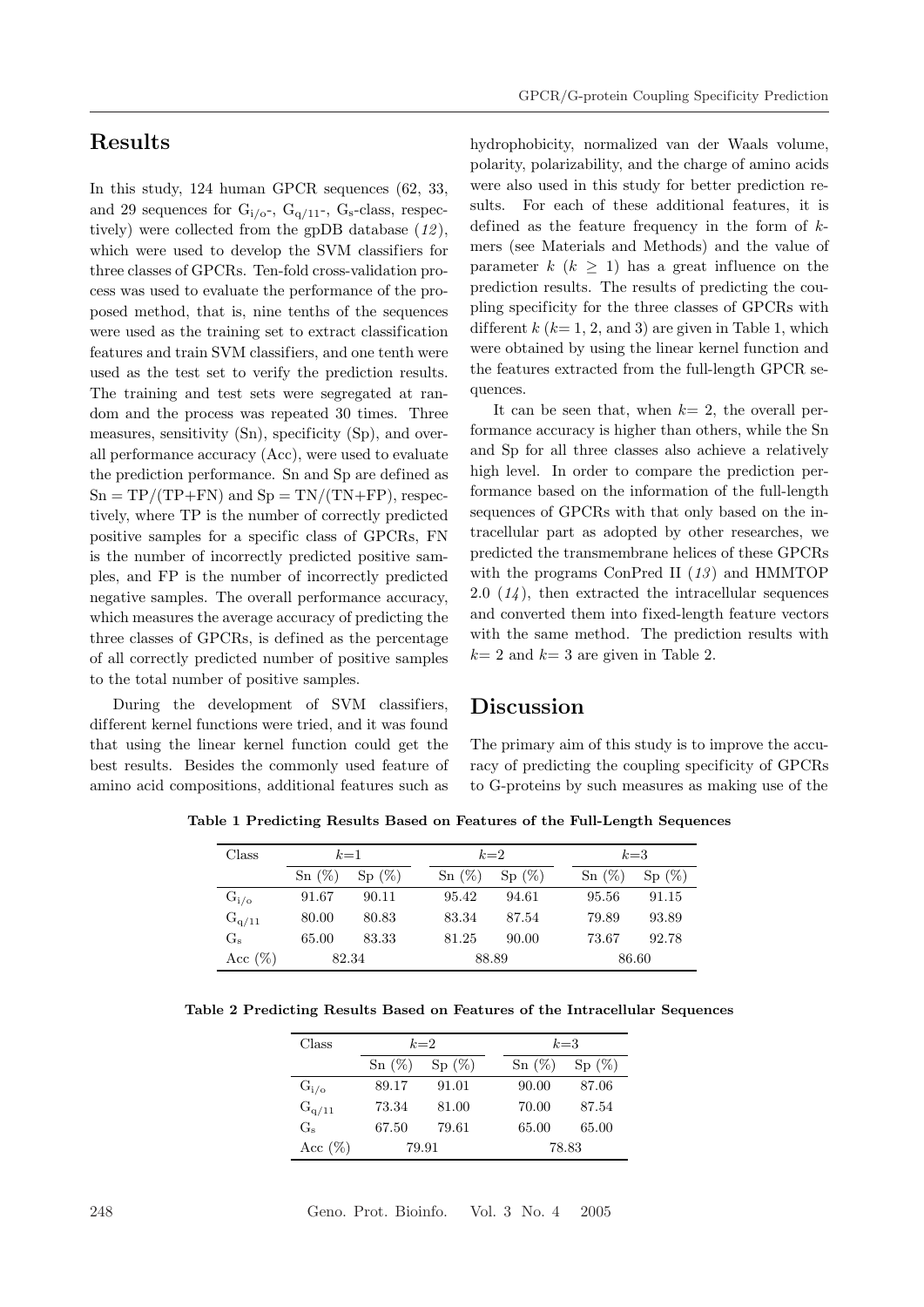information of full-length GPCR sequences, integrating the compositional features and physiochemical properties of amino acids, and using the SVM method. By comparing Table 1 with Table 2, it is distinct that the prediction accuracy based on the full-length sequences of GPCRs is better than that only based on the intracellular part, meaning that the full-length sequences do contain more information about the coupling specificity of GPCRs to G-proteins than the intracellular sequences. These results justify our hypothesis. In addition, the methods based on the intracellular sequences need to extract them from the fulllength sequences of GPCRs using transmembrance topology prediction programs, which may bring some errors as the accuracy of predicting the seven transmembrance  $\alpha$ -helices of GPCRs is currently only about 80%. On the contrary, this problem does not exist in the proposed method that uses the information of full-length GPCR sequences directly. Furthermore, the additional features used in this study, including hydrophobicity, normalized van der Waals volume, polarity, polarizability, and the charge of amino acids, can contribute to better prediction accuracy (data not shown), implying that the physiochemical properties of amino acids might also play important roles in determining the coupling specificity of GPCRs to G-proteins.

It is worth noticing that the overall prediction accuracy of our method is still affected by the following factors. Firstly, the size of dataset and the imbalance among dif ferent GPCR classes have a great influence on the prediction accuracy. Secondly, although the collected dataset has been filtrated to only include single coupled GPCRs, it may still contain some potential promiscuous receptors, which could couple to more than one class of G-proteins and have not been validated by biological experiments. On one hand, if the training set contains the promiscuous receptors, it will influence the feature extraction of the single coupled receptors, therefore, the test set cannot be classified effectively. On the other hand, if the test set has promiscuous ones, it will not obtain the overall prediction results of their coupling specificity to Gproteins. Fortunately, with the accumulation of more experimental data, the influence of the above factors on the prediction accuracy will decrease gradually.

In a word, the testing results demonstrate that the method proposed in this study could obtain better prediction accuracy. Future work of this study will focus on exploring and integrating more features of GPCRs to further improve the accuracy of predicting the coupling specificity of GPCRs to G-proteins and to develop novel approaches to distinguish single coupled receptors from promiscuous ones.

## Materials and Methods

#### Dataset

A set of human GPCR sequences with known coupling specificity was collected from the gpDB database (http://bioinformatics.biol.uoa.gr/gpDB). This database, which is useful for the study of GPCR/G-protein interactions, contains 469 species of G-proteins and GPCR sequences. We selected 124 human GPCRs that meet the following criteria: Firstly, only single coupled receptors (only couple to one class of G-proteins) were included in the dataset.  $G_{12/13}$ coupled receptors were not included because of insufficient data. Secondly, those GPCR sequences labeled with "fragment" were excluded. Finally, the GPCRs were divided into three groups according to their coupling specificity, and the  $G_{i/\sigma}$ ,  $G_{q/11}$ , and Gs-coupled receptors contained 62, 33, and 29 sequences, respectively. Furthermore, all of these sequences were verified with the TiPS (15) and SWISS-PROT database.

Generally, in the process of constructing the positive and negative samples for developing classifiers, two kinds of methods are wildly used, one is the one-against-other (1-v-n) method, and the other is the one-against-one (1-v-1) method. Supposing there are N classes to be classified, the one-against-other method means to pick up the samples in one class as positive and the ones in remnant classes as negative. Another method, one-against-one, uses the samples in one class as positive and the ones in another class as negative. In this study, the numbers of GPCR sequences for the classes  $G_{q/11}$  and  $G_s$  are not large enough, which may cause the imbalance problem in the dataset. The one-against-other method will further aggravate the imbalance problem, while the oneagainst-one method can improve the prediction accuracy for classes with fewer samples, and therefore was adopted in this study.

### Coding of GPCR sequences

For each GPCR sequence, the feature vector was assembled from the encoded representations of amino acid compositions, hydrophobicity, normalized van der Waals volume, polarity, polarizability, and charge.

Geno. Prot. Bioinfo. Vol. 3 No. 4 2005 249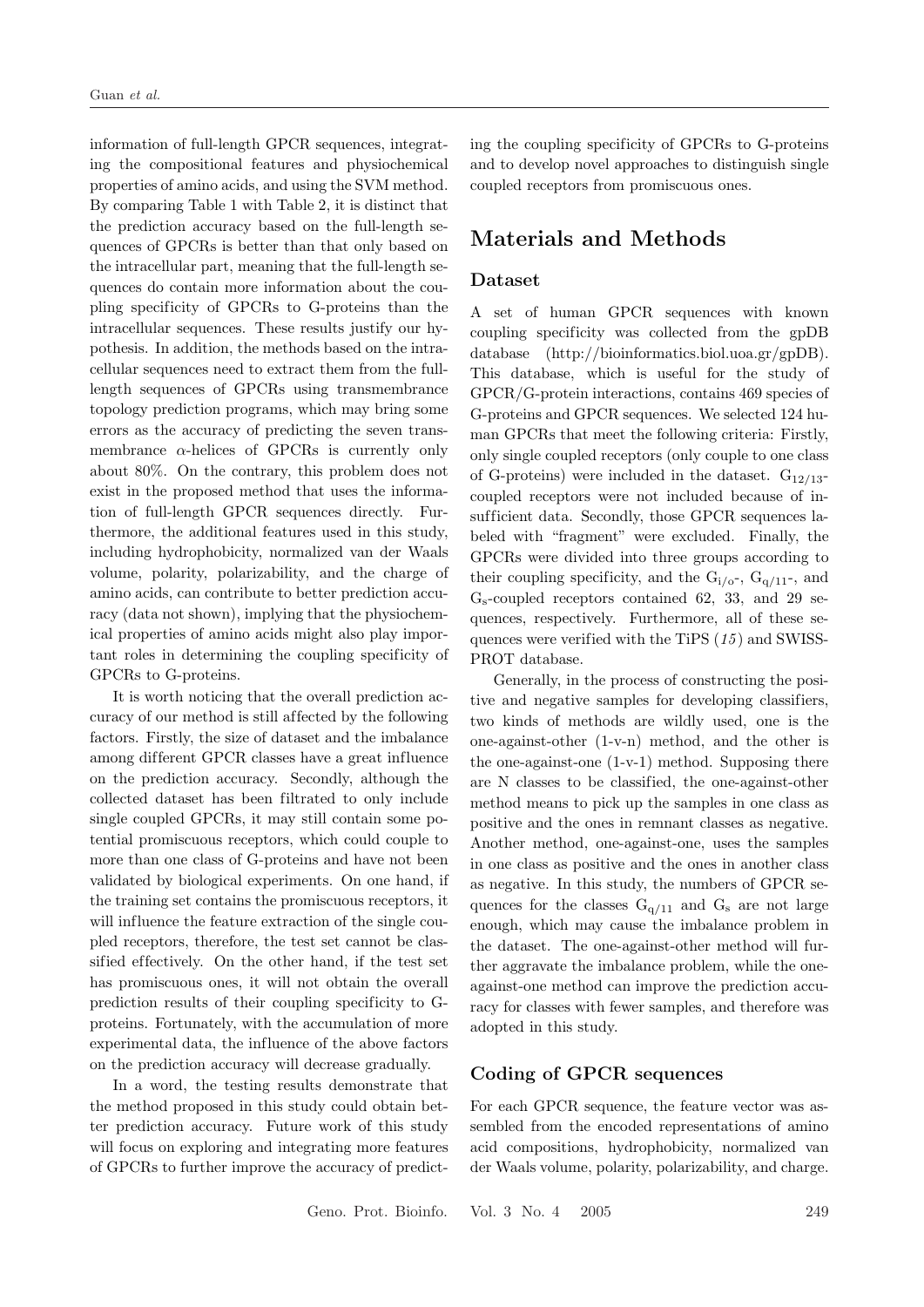Two different coding schemes were adopted for the amino acid compositions and the five physiochemical properties, respectively.

According to the amino acid compositions, a protein sequence is represented by a vector in a 20 dimensional space:

$$
\overrightarrow{x}_a = [f_1, f_2, \dots, f_{20}]^{\mathrm{T}} \tag{1}
$$

where  $f_i$   $(i = 1, 2, \ldots, 20)$  is the occurrence frequency of the twenty amino acids in the sequence.

For each of the five physiochemical properties, the twenty amino acids are grouped into three classes represented by  $P_i$  ( $i = 1, 2$ , and 3) according to their different values. Each amino acid is replaced by  $P_i$ . So a primal sequence is transformed into five dif ferent physiochemical sequences consisting of  $P_1$ ,  $P_2$ , and  $P_3$ , which are called  $PCseq$ . Then, the k-mer vector  $C$  and the distribution vector  $D$  for the  $PCseq$  corresponding to each of the five physiochemical properties are calculated, respectively (16 , 17 ).

Given an integer  $k \geq 1$ , k-mers are composed of all the continuous subsequences with length  $k$ . There are possibly  $3^k$  permutation and combination of the subsequences. So the  $k$ -mer vector  $C$  is a vector with  $3<sup>k</sup>$  dimensions and the value of each dimension is the occurrence frequency of every subsequence in the  $PCseq$ . The distribution vector  $D$ , which is used to describe the global distribution of the property in the  $PCseq$ , is described by five chain lengths (in percent), within which 25%, 50%, 75%, and 100% of the amino acids with a certain class  $P_i$  in each of the five properties are contained. It is defined as:

$$
D = \sum_{i=1}^{3} \sum_{j=1}^{4} \frac{Pos(L(i) \times j \times 25\%)}{L(seq)} \times 100\% \tag{2}
$$

where  $L(i)$  is the number of amino acids in the special class  $P_i$ , and  $L(seq)$  is the length of  $PCseq$ . For each of the chosen physiochemical properties, its k-mer vector  $C$  and the distribution vector  $D$  were calculated and combined.

Finally, a protein sequence was converted into a vector with  $[20 + (3<sup>k</sup> + 4 \times 3) \times 5]$  dimensions as the input of the SVM classifiers.

### SVM

SVM is a standard supervised learning algorithm based on recent developments in the statistical learning theory  $(18, 19)$ . It builds a hyperplane separating the positive and negative examples in multipledimensional space. The SVM calculation was implemented by using the LIBSVM  $2.8$  ( $20$ ) software package. The software enables the user to choose different parameters and kernel functions including linear kernel function, radial basis function, and polynomial kernel function to obtain the best ef fect. In this study, three SVMs were constructed for classifying the  $G_i/_{0}$ - $G_{q/11}$ -, and  $G_s$ -GPCRs. The comparison results of using dif ferent kernel functions show that the linear kernel function can achieve the best accuracy, which is therefore used in the developed SVM classifiers.

In addition, the penalty factor  $C$  is an important parameter of SVM, which has a great influence on the prediction results. In this study, the optimal value of this parameter was searched in the range of 1 to 200 by comparing the prediction results.

## Acknowledgements

This work was supported by the National Natural Science Foundation of China (No. 90203011 and 30370354) and the Ministry of Education of China (No. 505010 and CG2003-GA002).

# References

- 1. LeVine, H. 3rd. 1999. Structural features of heterotrimeric G-protein-coupled receptors and their modulatory proteins. Mol. Neurobiol. 19: 111-149.
- 2. Elrod, D.W. and Chou, K.C. 2002. A study on the correlation of G-protein-coupled receptor types with amino acid composition. Protein Eng. 15: 713-715.
- 3. Bockaert, J. and Pin, J.P. 1999. Molecular tinkering of G protein-coupled receptors: an evolutionary success. EMBO J. 18: 1723-1729.
- 4. Moller, S., et al. 2001. Prediction of the coupling specificity of G protein coupled receptors to their G proteins. Bioinformatics 17: S174-181.
- 5. Cao, J., et al. 2003. A naive Bayes model to predict coupling between seven transmembrane domain receptors and G-proteins. Bioinformatics 19: 234-240.
- 6. Henriksson, Å. 2003. Prediction of G-protein coupling of GPCRs—a chemometric approach. Master of Science thesis. Department of Molecular Biology, Linköping University, Linköping, Sweden.
- 7. Qian, B., et al. 2003. Depicting a protein's two faces: GPCR classification by phylogenetic tree-based HMMs. FEBS Lett. 554: 95-99.